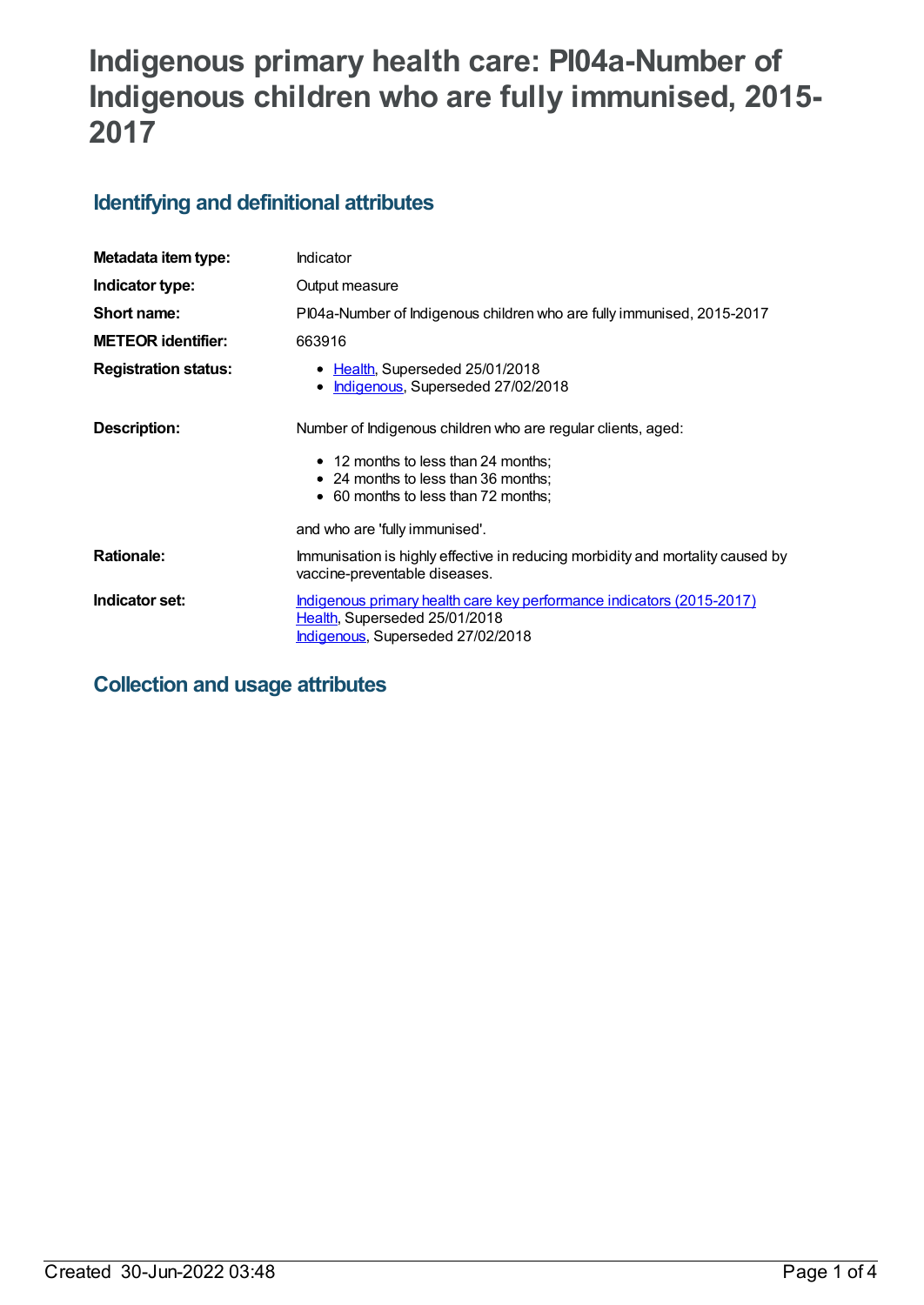#### **Computation description:** Count of Indigenous children who are regular clients, aged:

- 12 months to less than 24 months;
- 24 months to less than 36 months;
- 60 months to less than 72 months;

and who are 'fully immunised'.

|                     | 'Regular client' refers to a client of an Australian Government Department of Health-<br>funded primary health care service (that is required to report against the Indigenous<br>primary health care key performance indicators) who has an active medical record;<br>that is, a client who has attended the Department of Health-funded primary health<br>care service at least 3 times in 2 years. |
|---------------------|-------------------------------------------------------------------------------------------------------------------------------------------------------------------------------------------------------------------------------------------------------------------------------------------------------------------------------------------------------------------------------------------------------|
|                     | Presented as a number.                                                                                                                                                                                                                                                                                                                                                                                |
|                     | This indicator is calculated separately for each age milestone.                                                                                                                                                                                                                                                                                                                                       |
|                     | 'Fully immunised' status is determined in accordance with the National<br>Immunisation Program Schedule (DoH 2013). The childhood vaccinations essential<br>to be considered 'fully immunised' include:                                                                                                                                                                                               |
|                     | • DTPa (diphtheria, tetanus, pertussis)<br>• HiB (haemophilus influenzae type B)<br>• Polio<br>$\bullet$ Hep B (hepatitis B)<br>• MMR (measles, mumps, rubella).                                                                                                                                                                                                                                      |
|                     | A child is considered 'fully immunised' if they have received the following<br>vaccinations by the specified age milestones:                                                                                                                                                                                                                                                                          |
|                     | • At 12 months: 3 doses DTPa; 3 doses Polio; 2 or 3 doses HiB; 2 or 3<br>doses Hep B                                                                                                                                                                                                                                                                                                                  |
|                     | • At 24 months: 3 doses DTPa; 3 doses Polio; 3 or 4 doses HiB; 3 doses Hep<br>B; 1 dose MMR<br>• At 60 months: 4 doses DTPa; 4 doses Polio; 2 doses MMR.                                                                                                                                                                                                                                              |
| <b>Computation:</b> | Numerator only.                                                                                                                                                                                                                                                                                                                                                                                       |
| <b>Numerator:</b>   | Calculation A: Number of Indigenous children who are regular clients, aged 12<br>months to less than 24 months and who are 'fully immunised'.                                                                                                                                                                                                                                                         |
|                     | Calculation B: Number of Indigenous children who are regular clients, aged 24<br>months to less than 36 months and who are 'fully immunised'.                                                                                                                                                                                                                                                         |
|                     | Calculation C: Number of Indigenous children who are regular clients, aged 60<br>months to less than 72 months and who are 'fully immunised'.                                                                                                                                                                                                                                                         |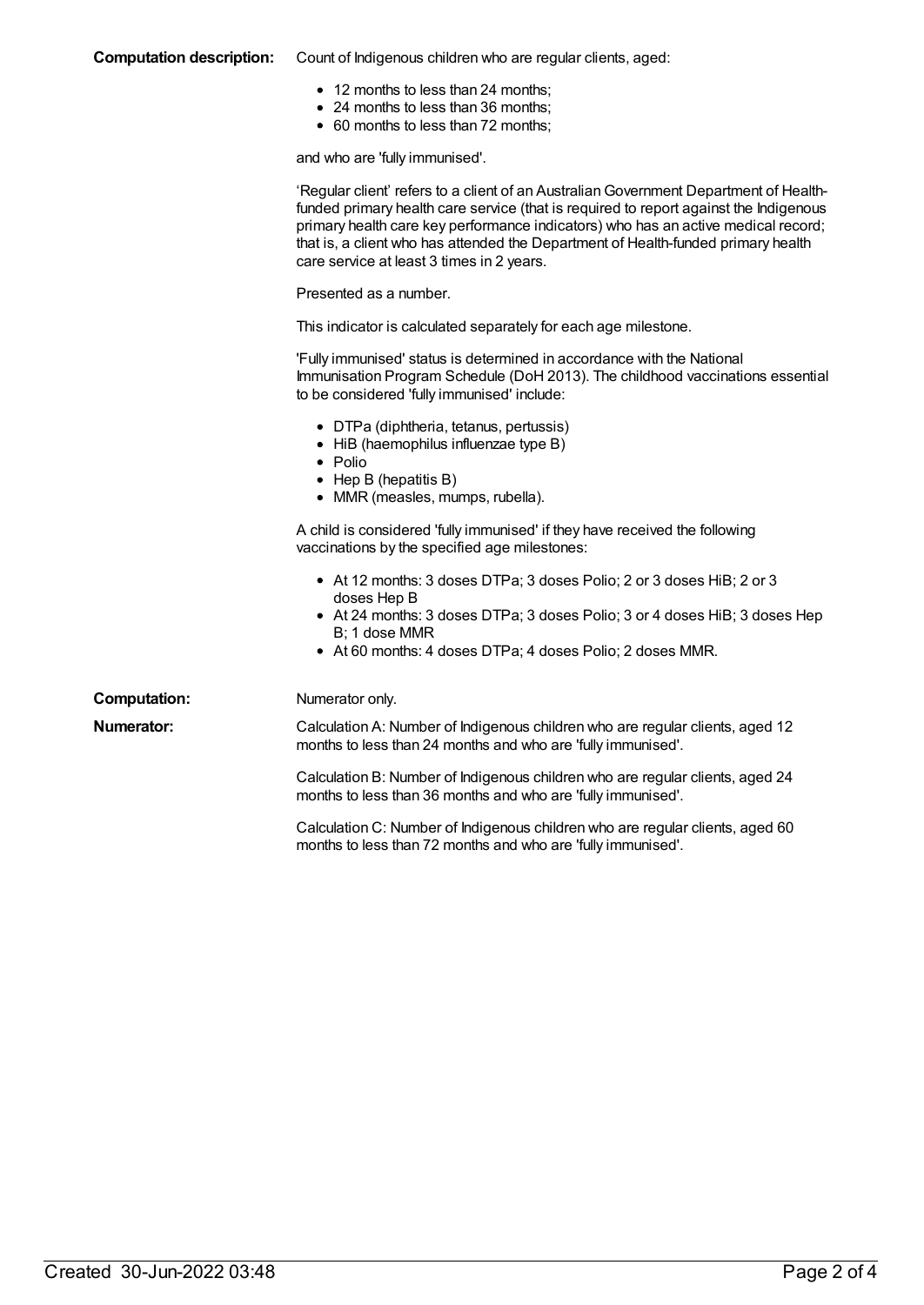[Person—Indigenous](https://meteor.aihw.gov.au/content/291036) status, code N

**Data Source**

[Indigenous](https://meteor.aihw.gov.au/content/430643) primary health care data collection

**NMDS / DSS**

[Indigenous](https://meteor.aihw.gov.au/content/585036) primary health care DSS 2015-17

**Data Element / Data Set**

[Person—age,](https://meteor.aihw.gov.au/content/303794) total years N[NN]

**Data Source**

[Indigenous](https://meteor.aihw.gov.au/content/430643) primary health care data collection

**NMDS / DSS**

[Indigenous](https://meteor.aihw.gov.au/content/585036) primary health care DSS 2015-17

#### **Data Element / Data Set**

[Person—regular](https://meteor.aihw.gov.au/content/436639) client indicator, yes/no code N

**Data Source**

[Indigenous](https://meteor.aihw.gov.au/content/430643) primary health care data collection

**NMDS / DSS**

[Indigenous](https://meteor.aihw.gov.au/content/585036) primary health care DSS 2015-17

**Data Element / Data Set**

[Child—fully](https://meteor.aihw.gov.au/content/457664) immunised recorded indicator, yes/no code N

**Data Source**

[Indigenous](https://meteor.aihw.gov.au/content/430643) primary health care data collection

**NMDS / DSS**

[Indigenous](https://meteor.aihw.gov.au/content/585036) primary health care DSS 2015-17

### **Representational attributes**

| <b>Representation class:</b> | Count |
|------------------------------|-------|
|                              |       |

**Data type:** Real **Unit of measure:** Person

#### **Indicator conceptual framework**

**Framework and dimensions:** [Effective/Appropriate/Efficient](https://meteor.aihw.gov.au/content/410681)

#### **Data source attributes**